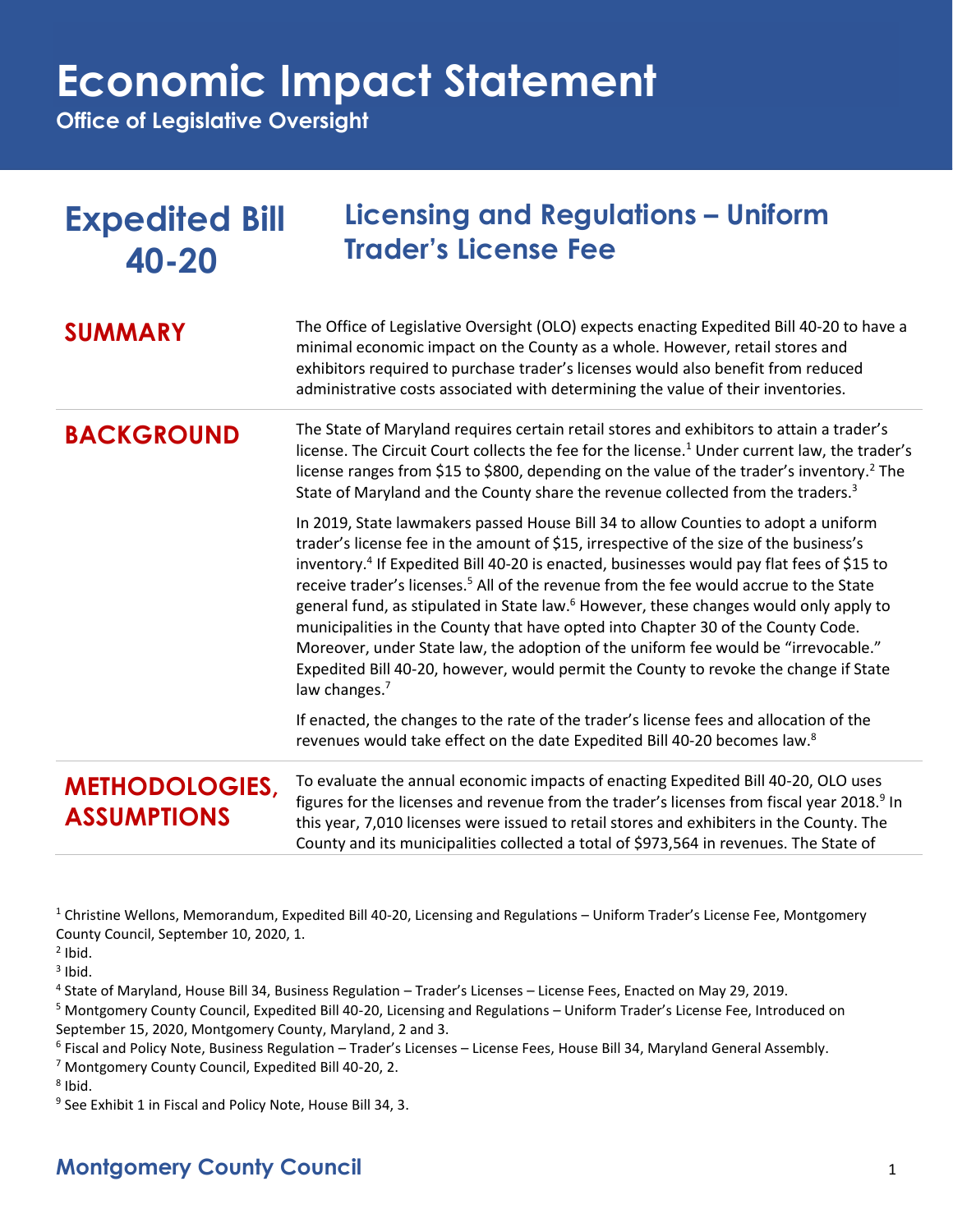**Office of Legislative Oversight**

### **and UNCERTAINTIES**

Maryland collected \$62,142 in revenues. The average fee that the retail stores and exhibitions paid was \$148.

In its fiscal analysis, the Office of Management and Budget calculates how the proposed changes to the trader's license fees and allocation of revenues would have impacted the revenues collected in FY 2018. The County and its municipalities would have collected \$0 in revenues, a net loss of \$973,564. The State of Maryland would have collected \$105,150 in revenues, a net increase of \$43,008. Retail stores and exhibitions would have each paid \$15 for the license, an average net decrease of \$133 per business.

As indicated in the analysis for FY 2018, enacting Expedited Bill 40-20 would involve an internal transfer within the County. The revenues that the County and municipalities would forgo would be retained by local businesses. This internal transfer, therefore, would involve no net change in the amount of economic activity in the County. However, due to the revenue allocation stipulations, the County would lose \$43,008 in revenue accrued to the state in the FY 2018 example. Thus, the enactment of Expedited Bill 40-20 could potentially result in a negligible decrease in net economic activity in the County.

Ultimately, the total annual economic impact of Expedited Bill 40-20 would equal the difference between: (a) the per year economic benefits of reducing the license fee to businesses operating in the County; and (b) the per year opportunity cost of reducing County revenues. The magnitude of the economic benefits and opportunity costs would be influenced by the positive and negative multiplier effects entailed in the reduction of license fees. The multiplier effect captures how a net change in economic activity affects other rounds of spending. On the positive side, the license fee decrease would increase the net income of private organizations. They would then spend a portion of the additional income within the County, thereby generating a positive multiplier effect. However, on the negative side, the license fee decrease would reduce County revenues. The forgone revenue then could not be used to stimulate the economy through government expenditures.

OLO can calculate the per year positive multiplier effect of reducing the license fee. Using the Regional Input-Output Modeling System (RIMS II) "final-demand multipliers" for Montgomery County developed by the U.S. Bureau of Economic Analysis,<sup>10</sup> economic impacts are estimated in terms of three economic measures:

- Output (sales): total market value of industry output,
- **Earnings:** employee compensation plus net earnings of sole proprietors and partnerships, and
- **Employment: number of full- and part-time employees.**<sup>11</sup>

These estimates, however, do not account for the monetary savings that businesses may receive from being relieved of the administrative burden of determining the value of their inventories. Moreover, OLO cannot estimate the opportunity cost of reduced government expenditures.

<sup>10</sup> U.S. Bureau of Economic Analysis, *RIMS II: An Essential Tool for Regional Developers and Planners*, December 2013, [https://apps.bea.gov/regional/rims/rimsii/rimsii\\_user\\_guide.pdf.](https://apps.bea.gov/regional/rims/rimsii/rimsii_user_guide.pdf)  $11$  Ibid, 3 – 3 and 3 – 4.

### **Montgomery County Council** 2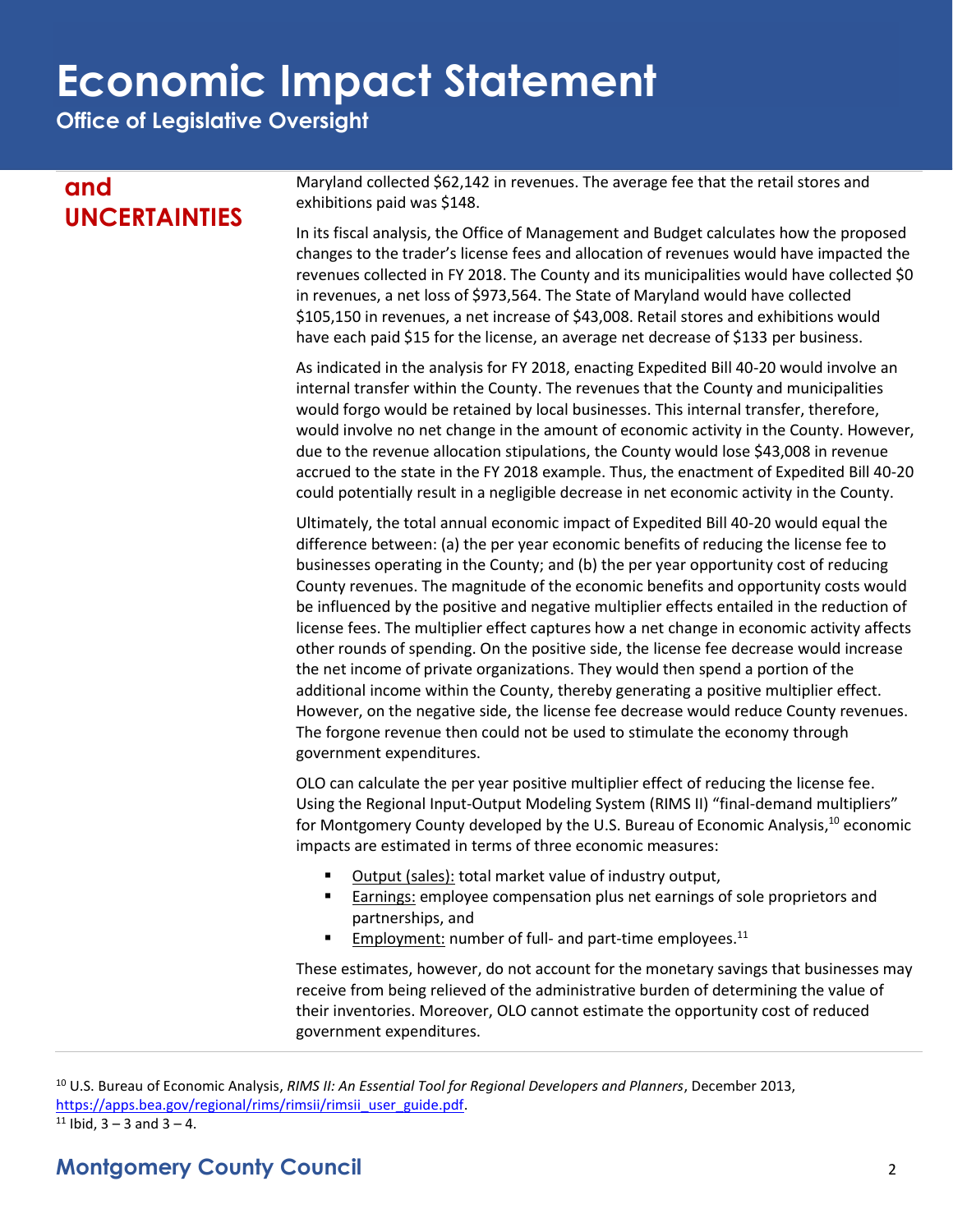**Office of Legislative Oversight**

| In its fiscal impact analysis, the Office of Management and Budget project that, if                  |
|------------------------------------------------------------------------------------------------------|
| Expedited Bill 40-20 is enacted, the County would forgo approximately \$955,000 in                   |
| revenues from license fees that retail stores and exhibitors would not have to pay. The              |
| savings to these businesses would generate \$1,262,224 to \$1,521,888 in total output,               |
| \$277,046 to \$362,136 in earnings, and 9 to 12 jobs per year. <sup>12</sup> However, the true total |
| economic impacts would deduct the loss of output, earnings, and/or jobs that a                       |
| reduction in government expenditure would create from these estimates. As previously                 |
|                                                                                                      |
|                                                                                                      |

**VARIABLES** The variables that could affect the economic impacts of enacting Expedited Bill 40-20 are the following:

- Net change in overhead expenses for businesses from the license fee and administrative costs of determining the value of inventory;
- Opportunity cost from forgone County and municipal revenue; and
- Amount of forgone revenue to the State that is reinvested in the County.

### **IMPACTS**

#### **Businesses, Non-Profits, Other Private Organizations**

workforce, taxation policy, property values, incomes, operating costs, private sector capital investment, economic development, and competitiveness

As a change in business license policy, retail stores and exhibitors that are required to attain trader's licenses would be impacted by the enactment of Expedited Bill 39-20. OLO believes that the primary benefit to these businesses would be being relieved of the administrative burden of determining the value of their inventories. Importantly, these businesses have been particularly harmed by the COVID-19 pandemic and economic recession. As reviewed in the OLO COVID-19 Recovery Outlook paper on Small Businesses,<sup>13</sup> businesses in the retail sector, particularly small and minority-owned businesses, are at highrisk of closing. Although many retail stores and exhibitors are need of financial assistance, OLO does not believe that the savings these businesses would receive from the reduced license fee would affect rates of business closure. As shown above, retail stores and exhibitors, on average, would have saved only \$133 in FY 2018. Importantly, the savings would not be evenly distributed among businesses. Given the current progressive rate for license fees, businesses with higher-valued inventories would save the most. **Table 1** shows how the per year savings depends on the value of business inventories.

<sup>13</sup> Stephen Roblin, COVID-19 Recover Outlook: Small Businesses, Office of Legislative Oversight, Montgomery County Council, June 12, 2020, [https://www.montgomerycountymd.gov/OLO/Resources/Files/2020%20Reports/COVID-19Recovery-SmallBusinesses.pdf.](https://www.montgomerycountymd.gov/OLO/Resources/Files/2020%20Reports/COVID-19Recovery-SmallBusinesses.pdf)

 $12$  The lower-bound estimates were calculated using Type I RIMS-II multipliers, whereas the upper-bound estimates were calculated using Type II multipliers.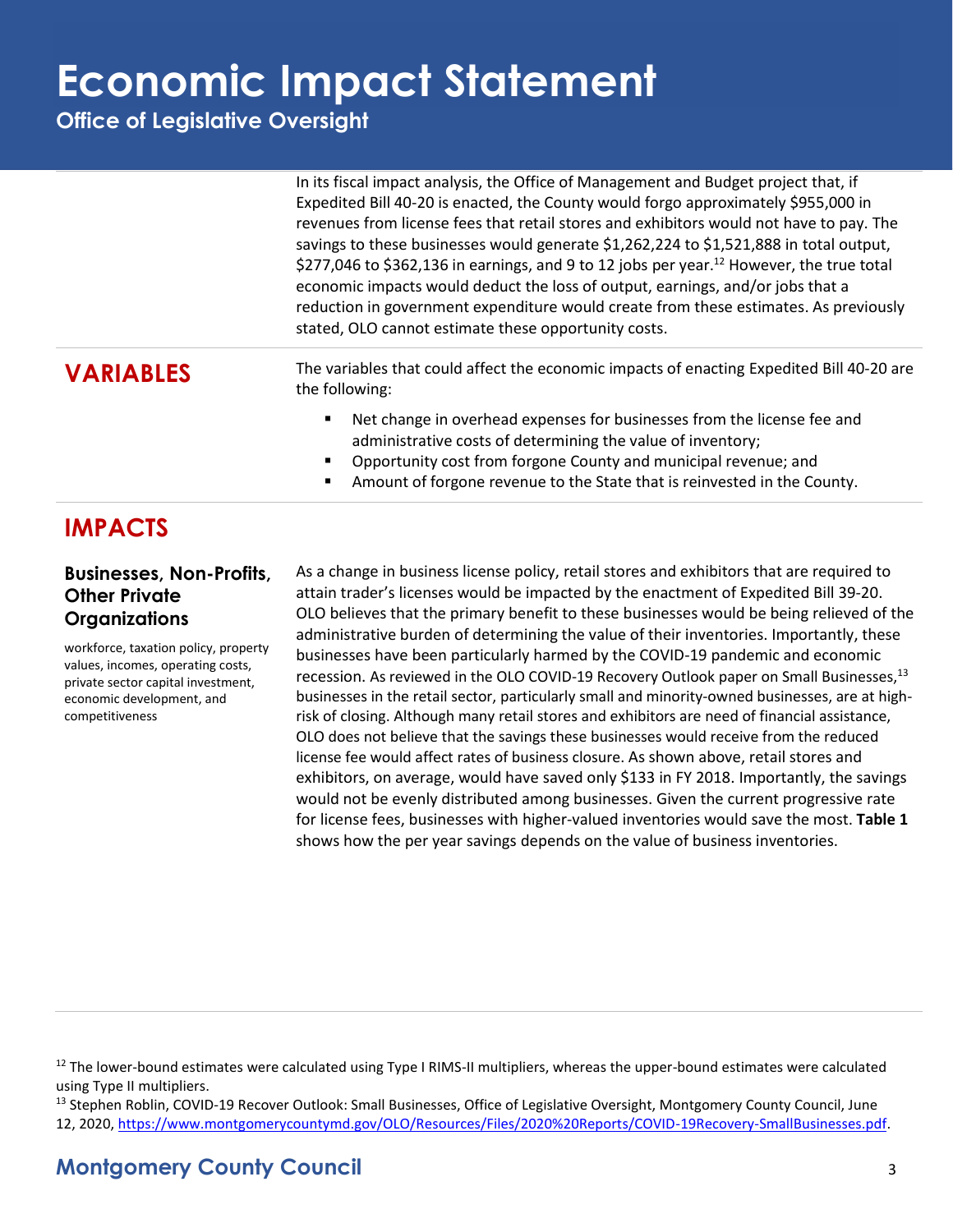**Office of Legislative Oversight**

| <b>Inventory Value</b>      | <b>Current License Fee</b> | <b>Proposed License Fee</b> | <b>Savings</b> |
|-----------------------------|----------------------------|-----------------------------|----------------|
| \$1,000 or less             | \$15                       | \$15                        | \$0            |
| over \$1,000 to \$1,500     | \$18                       | \$15                        | \$3            |
| over \$1,500 to \$2,500     | \$20                       | \$15                        | \$5            |
| over \$2,500 to \$4,000     | \$25                       | \$15                        | \$10           |
| over \$4,000 to \$6,000     | \$30                       | \$15                        | \$15           |
| over \$6,000 to \$8,000     | \$40                       | \$15                        | \$25           |
| over \$8,000 to \$10,000    | \$50                       | \$15                        | \$35           |
| over \$10,000 to \$15,000   | \$65                       | \$15                        | \$50           |
| over \$15,000 to \$20,000   | \$80                       | \$15                        | \$65           |
| over \$20,000 to \$30,000   | \$100                      | \$15                        | \$85           |
| over \$30,000 to \$40,000   | \$125                      | \$15                        | \$110          |
| over \$40,000 to \$50,000   | \$150                      | \$15                        | \$135          |
| over \$50,000 to \$75,000   | \$200                      | \$15                        | \$185          |
| over \$75,000 to \$100,000  | \$250                      | \$15                        | \$235          |
| over \$100,000 to \$150,000 | \$300                      | \$15                        | \$285          |
| over \$150,000 to \$200,000 | \$350                      | \$15                        | \$335          |
| over \$200,000 to \$300,000 | \$400                      | \$15                        | \$385          |
| over \$300,000 to \$400,000 | \$500                      | \$15                        | \$485          |
| over \$400,000 to \$500,000 | \$600                      | \$15                        | \$585          |
| over \$500,000 to \$750,000 | \$750                      | \$15                        | \$735          |
| over \$750,000              | \$800                      | \$15                        | \$785          |

#### **Table 1. Annual Savings from Proposed Changes to Trader's License Fees**

Among the Council's priority indicators,<sup>14</sup> the enactment of Expedited Bill 40-20 would primarily affect retail stores and exhibitors' operating costs. All businesses with inventories valued at more than \$1,000 would experience a reduction in operating costs, with businesses with higher-valued inventories seeing the largest reduction in operating costs in absolute terms. Given the minimal amount of savings, OLO does not believe the Bill would meaningfully impact the Council's other priority indicators, namely workforce, property values, capital investment, taxation policy, economic development, and competitiveness.

#### **Residents**

workforce, taxation policy, property values, incomes, operating costs, private sector capital investment,

OLO believes that enacting Expedited Bill 40-20 would have little to no impact on County residents in terms of the Council's priority indicators.

<sup>14</sup> For the Council's priority indicators, see Montgomery County Council, Bill 10-19 Legislative Branch – Economic Impact Statements – Amendments, Enacted on July 30, 2019, Montgomery County, Maryland, 3.

#### **Montgomery County Council** 4